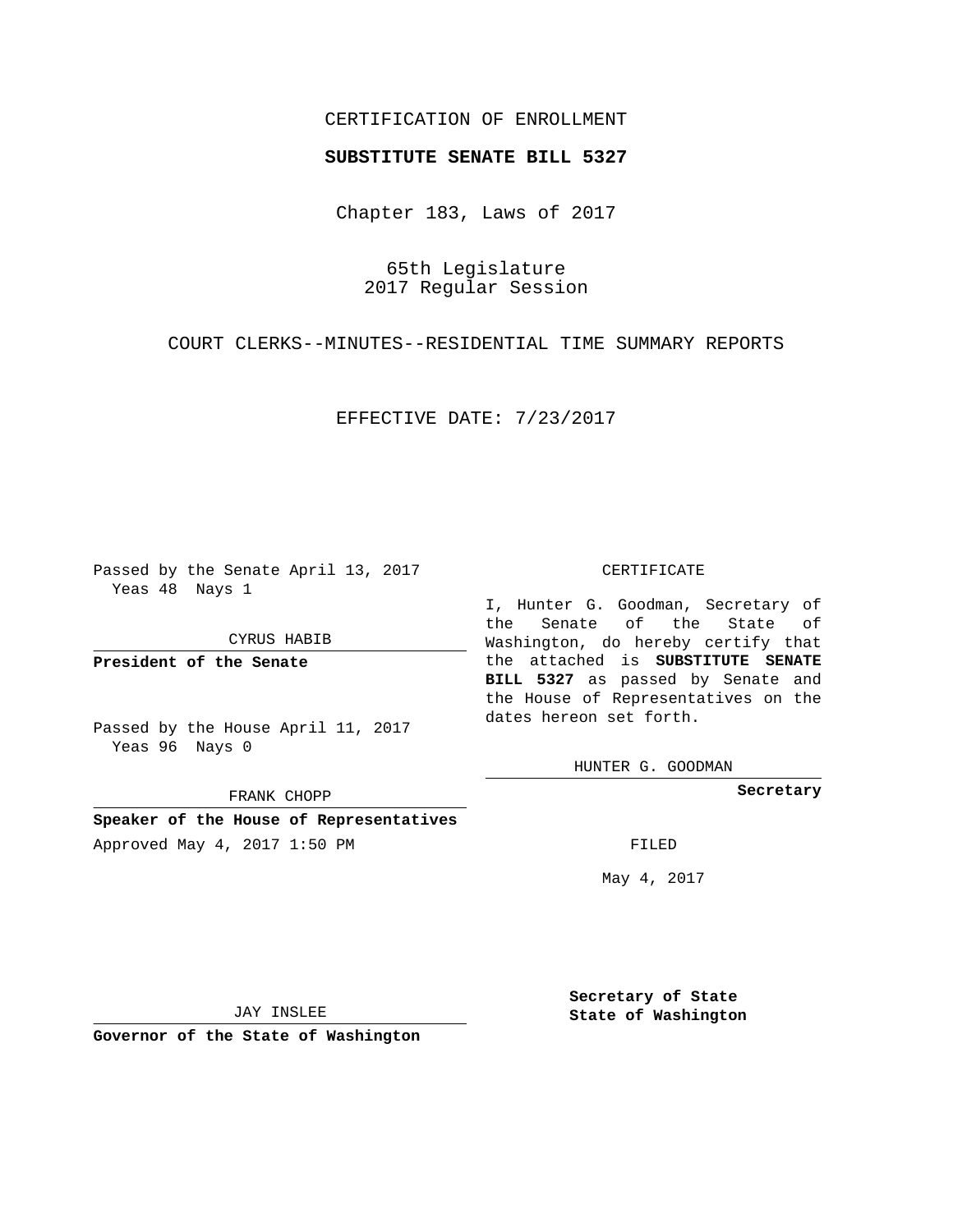## **SUBSTITUTE SENATE BILL 5327**

AS AMENDED BY THE HOUSE

Passed Legislature - 2017 Regular Session

# **State of Washington 65th Legislature 2017 Regular Session**

**By** Senate Law & Justice (originally sponsored by Senators Angel and Padden)

READ FIRST TIME 02/02/17.

1 AN ACT Relating to court clerks; and amending RCW 2.32.050, 26.09.231, and 26.18.230.2

3 BE IT ENACTED BY THE LEGISLATURE OF THE STATE OF WASHINGTON:

4 **Sec. 1.** RCW 2.32.050 and 2011 c 336 s 45 are each amended to 5 read as follows:

 The clerk of the supreme court, each clerk of the court of appeals, and each clerk of a superior court, has power to take and certify the proof and acknowledgment of a conveyance of real property, or any other written instrument authorized or required to be proved or acknowledged, and to administer oaths in every case when authorized by law; and it is the duty of the clerk of the supreme court, each clerk of the court of appeals, and of each county clerk for each of the courts for which he or she is clerk:

14 (1) To keep the seal of the court and affix it in all cases where 15 he or she is required by law;

16 (2) To record the proceedings of the court;

17 (3) To keep the records, files, and other books and papers 18 appertaining to the court;

19 (4) To file all papers delivered to him or her for that purpose 20 in any action or proceeding in the court as directed by court rule or 21 statute;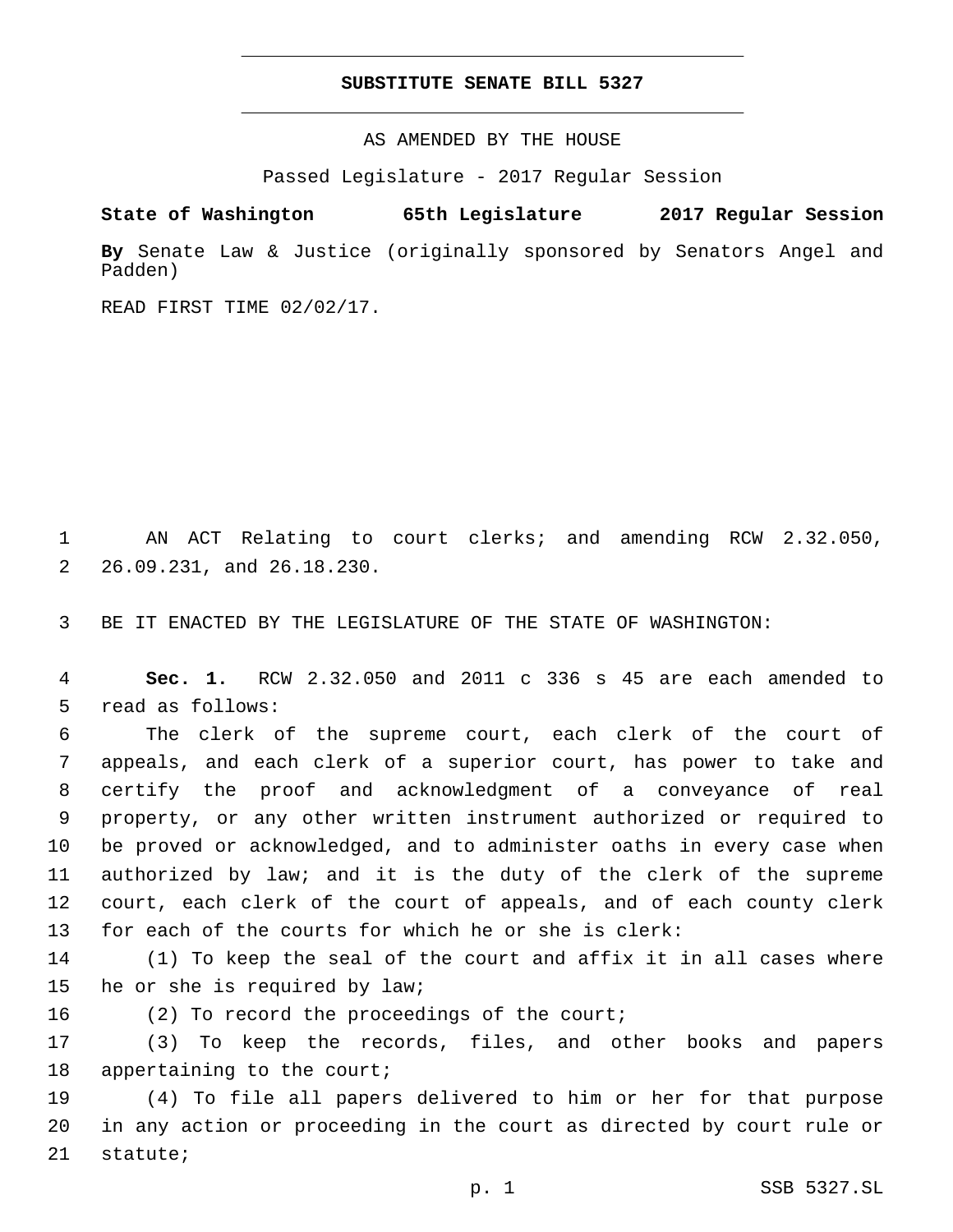(5) To attend the court of which he or she is clerk, to administer oaths, and receive the verdict of a jury in any action or proceeding therein, in the presence and under the direction of the court;4

5 (6) To keep the (( $\frac{1}{2}$ ournal)) minutes of the proceedings of the court, and, under the direction of the court, to enter its orders, 7 judgments, and decrees;

 (7) To authenticate by certificate or transcript, as may be required, the records, files, or proceedings of the court, or any 10 other paper appertaining thereto and filed with him or her;

 (8) To exercise the powers and perform the duties conferred and 12 imposed upon him or her elsewhere by statute;

 (9) In the performance of his or her duties to conform to the 14 direction of the court;

 (10) To publish notice of the procedures for inspection of the 16 public records of the court.

 **Sec. 2.** RCW 26.09.231 and 2007 c 496 s 701 are each amended to 18 read as follows:

 The parties to dissolution matters shall file with the clerk of the court the residential time summary report. The summary report shall be on the form developed by the administrative office of the courts in consultation with the department of social and health services division of child support. The parties must complete the 24 form and file the form with the court order. ((The clerk of the court must forward the form to the division of child support on at least a 26 monthly basis.))

 **Sec. 3.** RCW 26.18.230 and 2007 c 496 s 702 are each amended to read as follows:28

 (1) The administrative office of the courts in consultation with the department of social and health services, division of child support, shall develop a residential time summary report form to provide for the reporting of summary information in every case in which residential time with children is to be established or 34 modified.

 (2) The residential time summary report must include at a minimum: A breakdown of residential schedules with a reasonable degree of specificity regarding actual time with each parent, including enforcement practices, representation status of the